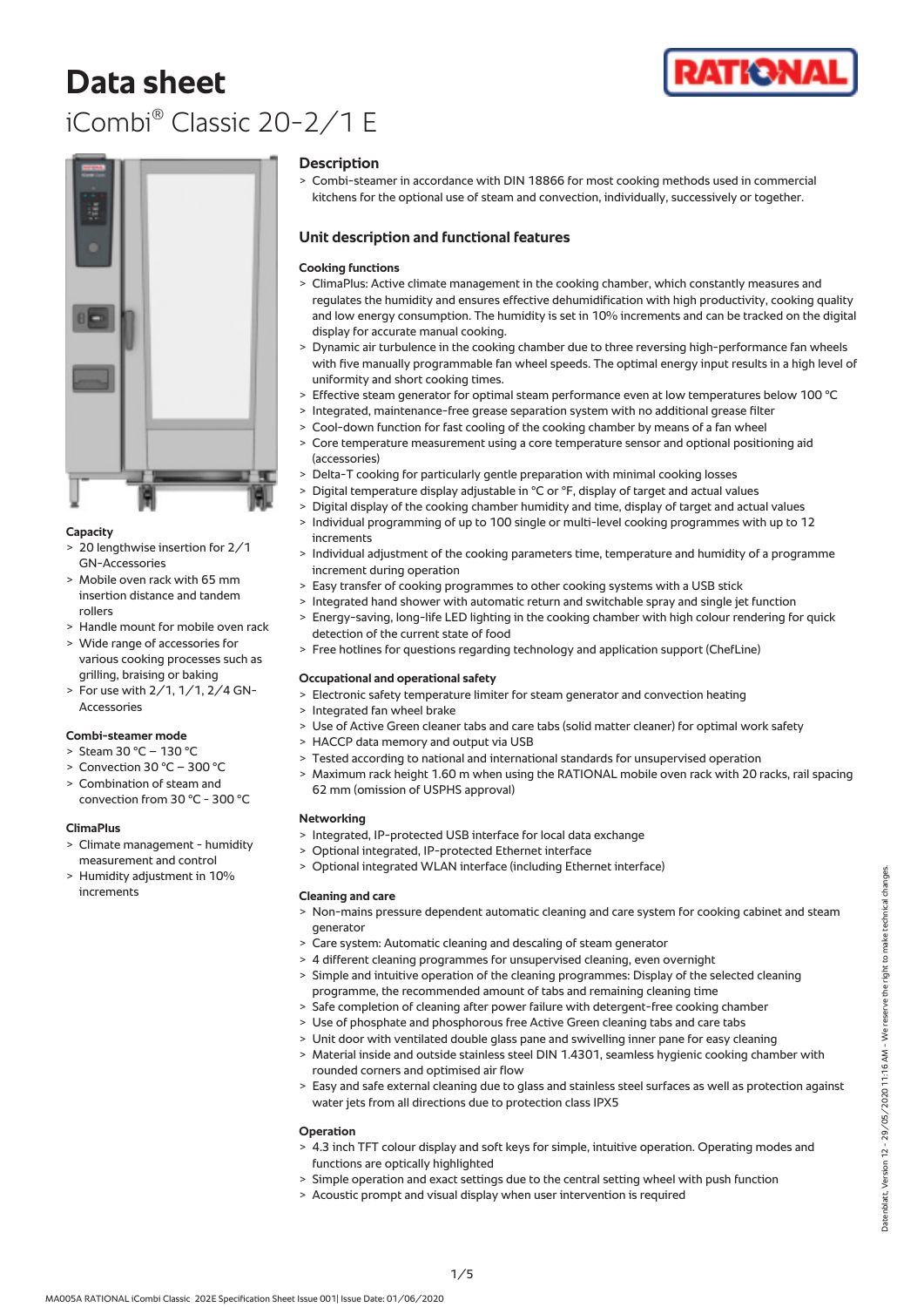> Exhaust/condensation hoods (accessories) with situation-specific customisation of suction power and transmission of service messages.

#### **Installation, maintenance and environment**

- > Professional installation by certified technicians recommended by RATIONAL
- > Fixed waste water connection conforming to SVGW requirements is permitted
- > Customisation to the installation location (height above sea level) with automatic calibration
- > Operation without water softeners and without additional manual descaling is possible
- > Installed flush with walls\*
- > 2 pane cooking chamber door with integrated sealing mechanism for minimal energy loss
- > Service diagnosis system with automatic display of service messages
- > Regular maintenance is recommended. Maintenance according to the manufacturer's recommendations is available from RATIONAL service partners
- > RATIONAL 2 year guarantee\*\* on new units (including parts, work and journey)
- > \*For details, see the installation or designer manual
- > \*\*Terms and conditions apply, see manufacturer's guarantee policy on the website www.rational-online.com

#### **Options**

- > MarineLine Marine design
- > SecurityLine Prison and security version
- > MobilityLine Mobile design (can be ordered as a separate accessory)
- > HeavyDutyLine particularly resilient design
- > Integrated fat drain
- > Safety door lock
- > Potential-free contact for connecting an external signal unit
- > Control panel protection
- > Lockable control panel
- > Capability to connect to an energy optimisation system
- > Integrated, IP-protected Ethernet interface
- > Integrated WLAN interface (including Ethernet interface)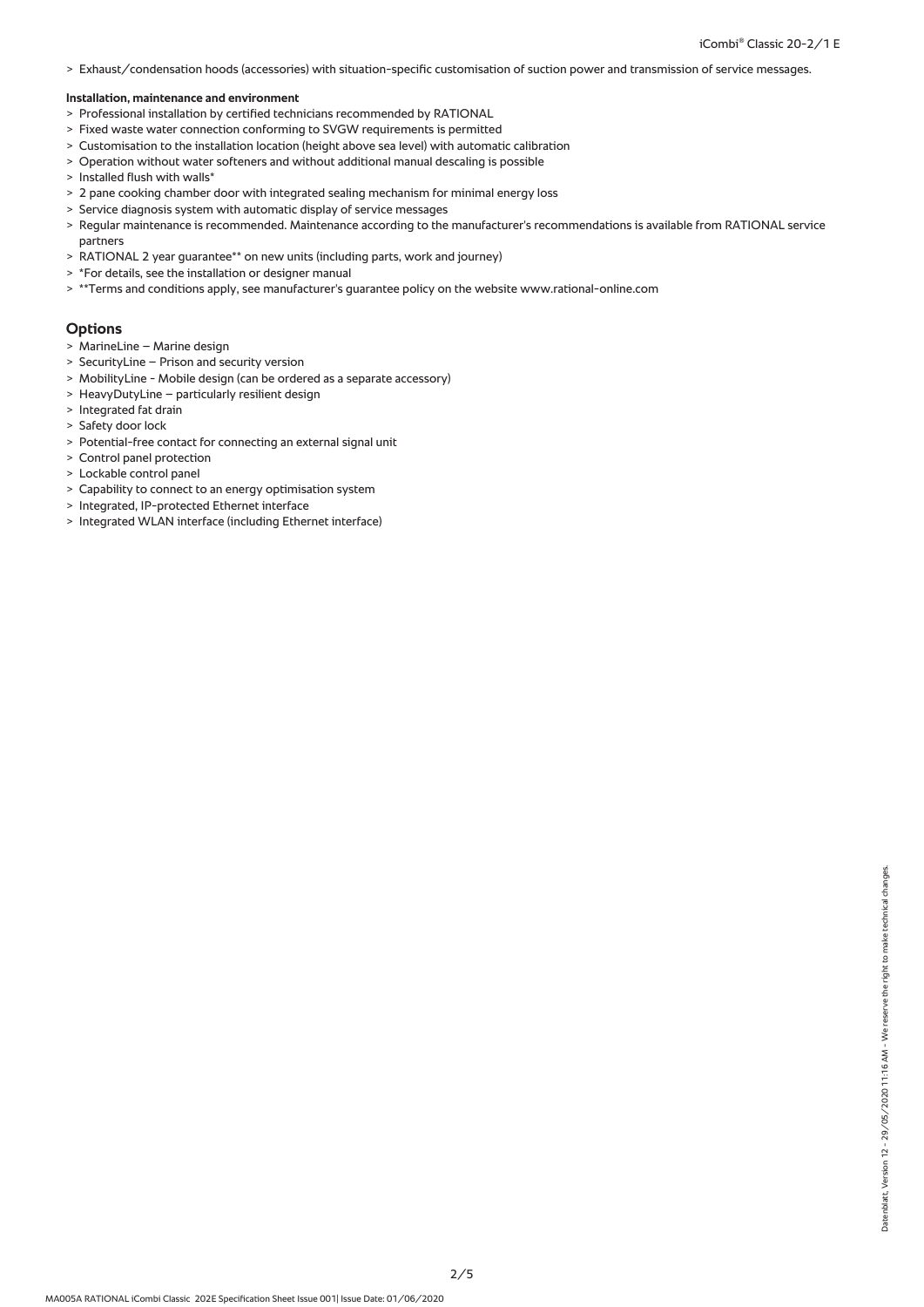## **Technical specifications**

## **Dimensions and weight**

| Dimensions $(W \times H \times D)$ |                       |
|------------------------------------|-----------------------|
| Cooking system (body)              | 1082 x 1807 x 1052 mm |
| Cooking system (complete)          | 1082 x 1872 x 1117 mm |
| Cooking system with packaging      | 1190 x 2043 x 1218 mm |
| Maximum working height top rack*   | $\leq 1.60$ m         |

\*with use of the RATIONAL mobile oven rack model 20-2/1 with 20 racks, rail spacing 62 mm

#### **Weight**

| Maximum loading quantities/rack        | 9 kg   |
|----------------------------------------|--------|
| Maximum total loading quantities       | 180 kg |
| Weight electric unit without packaging | 304 kg |
| Weight electric unit with packaging    | 350 kg |
| Weight gas unit without packaging      | 371 kg |
| Weight gas unit with packaging         | 417 kg |

#### **Connection requirements water**

| Water inlet (pressure hose)<br>respectively    | 3/4"            |
|------------------------------------------------|-----------------|
| Water pressure (flow pressure)<br>respectively | $1.0 - 6.0$ bar |
| Water outlet respectively                      | <b>DN 50</b>    |
| Maximum flow rate per cooking<br>system        | $12$ I/min      |

## **Connection conditions exhaust air and thermal load**

| Latent heat load       | 3026 W |
|------------------------|--------|
| Sensible heat output   | 3887 W |
| Noise level (electric) | 60 dBA |
| Noise level (gas)      | 65 dBA |

#### **Connection requirements data**

| LAN data interface  | RJ45              |
|---------------------|-------------------|
| WiFi data interface | IEEE 802.11 a/g/n |

#### **Minimum clearances during installation**

| <b>Minimum</b><br>clearance | Left  | <b>Back</b>     | <b>Right</b> |
|-----------------------------|-------|-----------------|--------------|
| Standard                    | 50 mm | 0 <sub>mm</sub> | 50 mm        |

| Voltage 3 NAC 415 V        |              |
|----------------------------|--------------|
| Electrical connected loads | 73.8 kW      |
| Steam mode output          | 58.7 kW      |
| Convection mode output     | 71.9 kW      |
| Fuse                       | 125A         |
| Connection impedance       | $0.09\Omega$ |
| RCD model                  | R            |

> Comprehensive technical information on kitchen planning and unit installation can be found in the planning manual or in the installation instructions on our business customer portal.

## **Installation conditions**

- > If heat sources act on the left side of the unit, the minimum distance on the left must be 350 mm.
- > Specific national and regional standards and regulations which concern the installation and operation of commercial cooking appliances must be complied with. The local standards and regulations for ventilation systems must be adhered to.

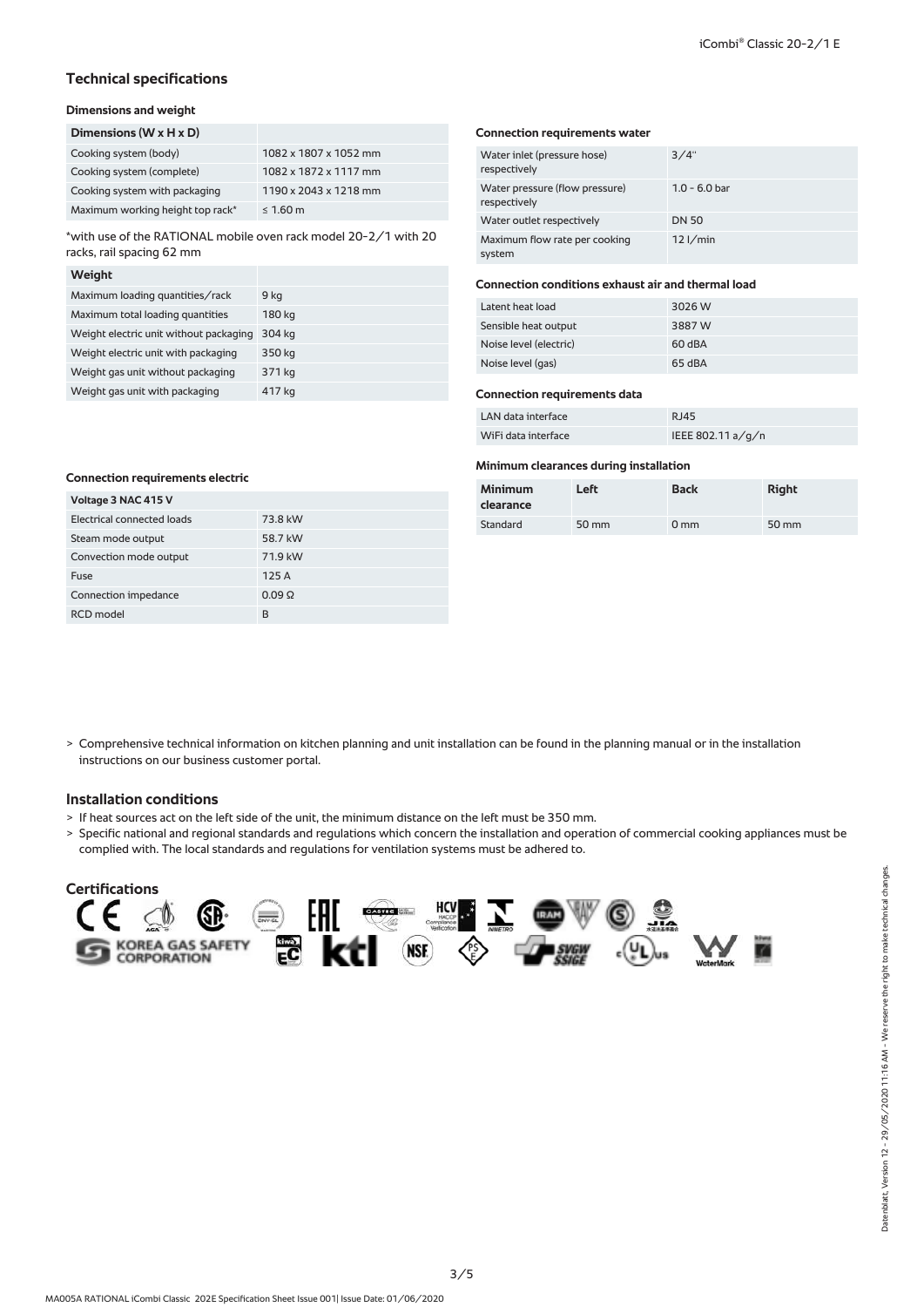## **Technical drawing Electric**